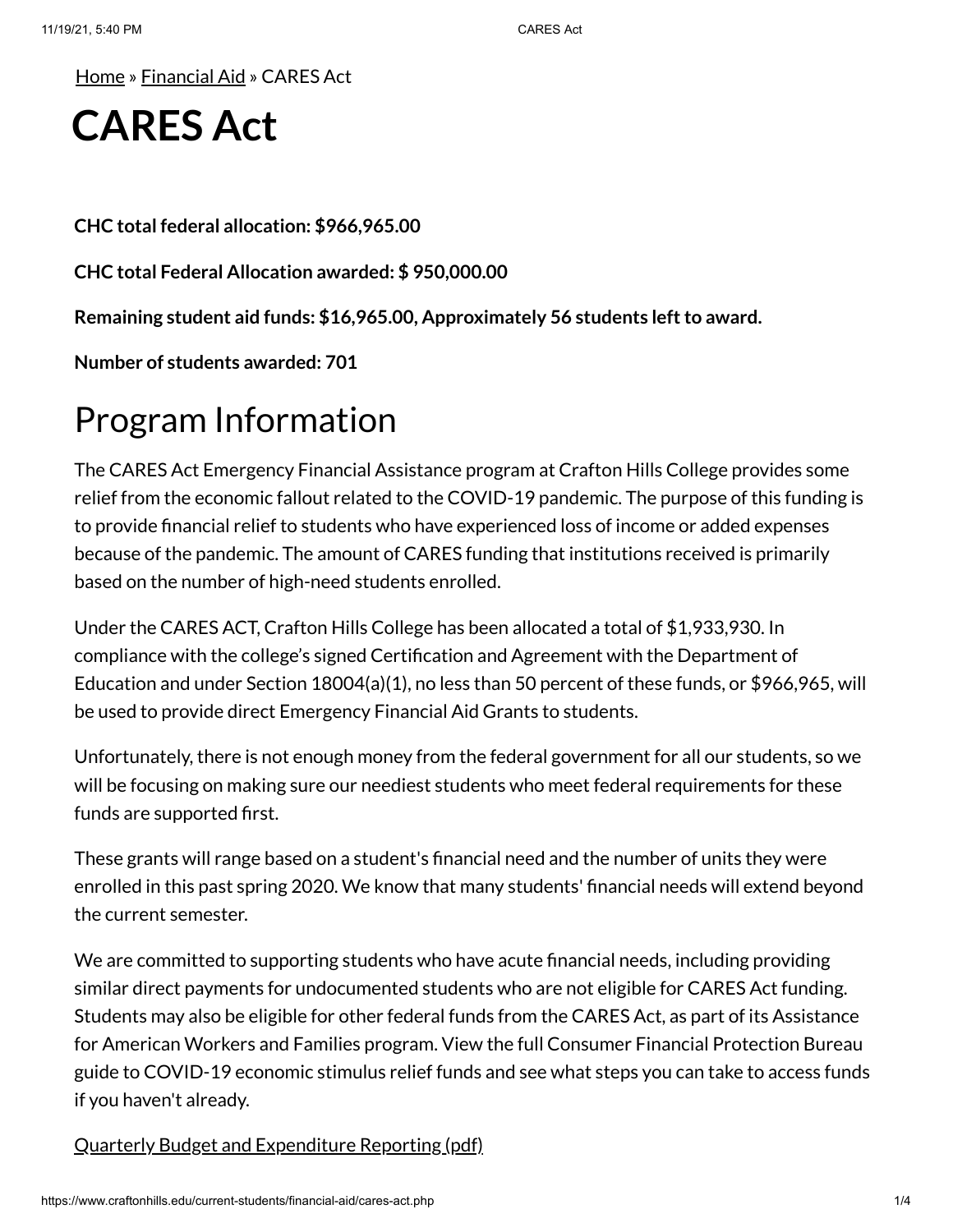# Student Eligibility

Federal regulations require schools to confirm that a student receiving any CARES Act meets the following requirements:

- 1. Students must have been enrolled in classes in the spring 2020 semester on March 13th, 2020.
- 2. Students must be eligible to receive federal financial aid and must:
	- Be a US Citizen or an eligible non-citizen
	- Have a valid Social Security number
	- Registered with the Selective Service, if you are a male (you must register between the ages of 18 and 25)
	- Not be in default on a federal student loan
	- Not owe money on a federal student grant
	- Have a cumulative grade point average (GPA) of 2.00 or higher and 67% completion rate
	- Have a high school diploma or GED
	- Be enrolled in a Programs leading to a degree or certificate

How much emergency grant money will a student receive?

Grant amounts vary by student based on the number of units that a student was enrolled in as of March 13, 2020.

- $\bullet$  \$600 enrolled in 0.5 to 5.5 units (Less than half-time)
- $\bullet$  \$1,000 enrolled in 6 to 8.5 units (Half-Time).
- $\bullet$  \$1,400 enrolled in 9 to 11.5 units (More than half time).
- \$1,700 enrolled in 12 or more units (Full Time).

## Distribution of CARES Act Emergency Relief Grant

All correspondence will be sent to your SBCCD email account, make sure to check it on a regular basis. The Office of Financial Aid is working diligently to disburse HEERF emergency financial aid grants to eligible students as quickly and efficiently as possible.

Funds will be awarded automatically to eligible students and disbursed through Bank Mobile.

### How Do Students Request or Apply for an Emergency Grant if They Were Not Awarded a CARES Grant?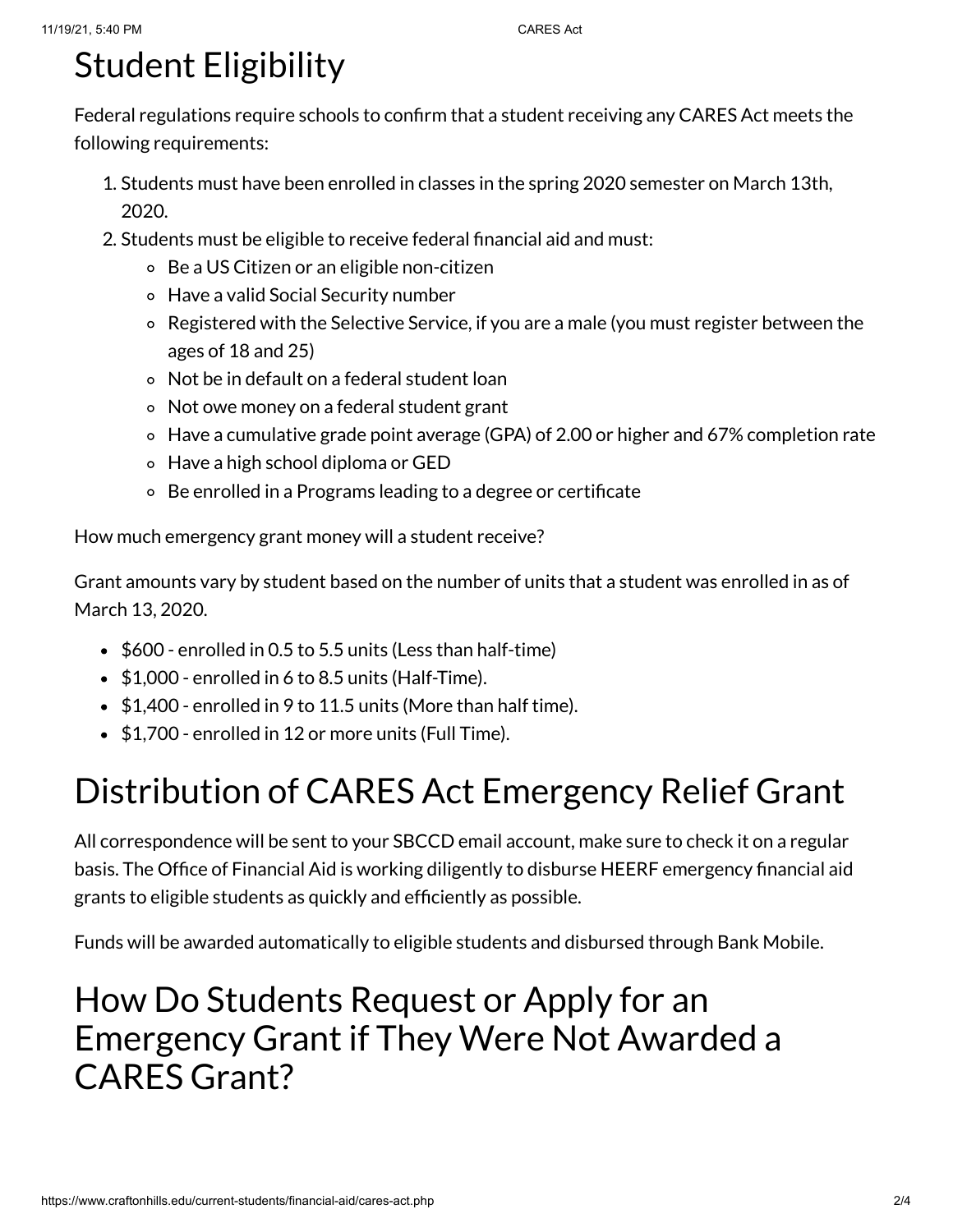Students enrolled in Crafton Hills College between March 13 – May 22, 2020, who did not receive a CARES Act federal emergency grant and meet the federal eligibility may request a one-time \$300 CARES Act grant from CHC Financial Aid Office. **Grants are contingent upon funding.**

#### [Request](https://www.craftonhills.edu/Apps/sso/?target=cares) a \$300 CARES Act Grant

Currently enrolled students who do not meet the CARES Act eligibility and need emergency funds may apply for a one-time Emergency Grant from CHC Foundation Office. **Grants are contingent upon funding.**

#### [Foundation](https://laserfiche.craftonhills.edu/Forms/KliL5) Emergency Grant Application

Incomplete applications will not be considered, and emergency funds are contingent upon funding.

| <b>Financial Aid</b>                                    |
|---------------------------------------------------------|
| <b>Online Services</b>                                  |
| <b>CARES Act</b>                                        |
| <b>Apply for Financial Aid</b>                          |
| <b>California Dream Act</b>                             |
| <b>CA Promise Grant Fee Waiver (BOG) Changes</b>        |
| <b>CA Promise Grant Fee Waiver (BOG)</b>                |
| 2021-2022 CA Promise Grant Fee Waiver (BOG) Application |
| <b>Scholarships</b>                                     |
| <b>Financial Literacy</b>                               |
| <b>Which Financial Aid Program is for Me?</b>           |
| <b>Satisfactory Academic Progress</b>                   |
| <b>Return of Title IV Funds</b>                         |
| <b>Student Rights and Responsibilities (pdf)</b>        |

**[GPA](https://www.craftonhills.edu/current-students/financial-aid/gpa)**